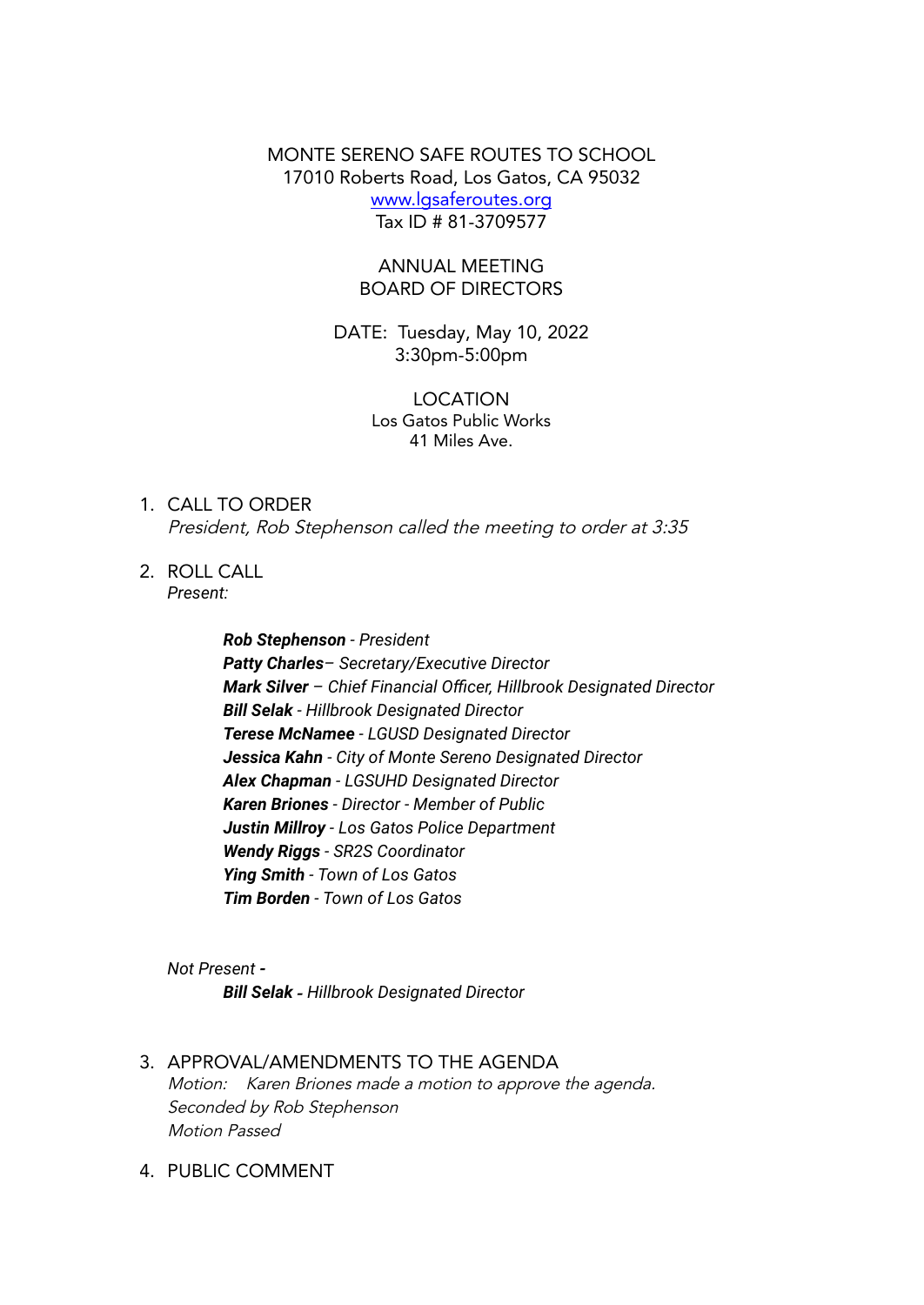No public comment presented.

#### 5. CONSENT AGENDA

Motion: Karen Briones made <sup>a</sup> motion to approve the consent agenda. Seconded by Rob Stephenson Motion Passed

a. Board Meeting Minutes - April 5, 2022 The April 5, 2022 Board meeting minutes are presented to the Board for approval and action. Regular meeting minutes April 5, 2022 approved

### 6. ACTION ITEMS

- a. LG-MS SR2S Appointment of Board Members and Term Renewal the Board reviewed the term list for all members. Mark Silver requested that another person be designated Chief Finanical Officer as Bill Selak is taking over as Hillbrook Designated Director in 2022-23. Terese McNamee put herself forward as a possible CFO for the Board. The Board determined that Terese would be a fabulous CFO. Motion: Rob Stephenson made <sup>a</sup> motion to approve the Board of Directors Term List and to nominate Terese McNamee as our new CFO. Seconded by Jessica Kahn. A vote was taken and there was unanimous approval by all present board members.
- b. 2022-23 BOD Meeting Schedule Calendar- Patty Charles shared the calendar for 2022-23 Board Meetings. It was edited as discussed at the April Board meeting. Including regular meetings being in person and special meetings being on Zoom.
- c. 2022-23 Budget Review and approval Wendy Riggs reviewed the budget with the BOD. There was discussion around the 5 year plan and sustainability of the program over time as a focus for the BOD to continue to review. Ying Smith requested a couple footnotes on the Budget around Measure B funding. Overall the 2022-23 budget looked excellent.

Motion: Terese McNamee motioned that the 2022-23 budget be approved.

Seconded by Karen Briones A vote was taken and all BOD members approved the budget.

d. 2021-22 Safe Routes to School Review - Wendy Riggs did a review of the SR2S program this year looking through metrics and growth. The program has grown and taken new shape as we roll out our new programs with Measure B. The Board was very happy to see such great momentum in 2021-22 after some slow Covid years. Lots of praise was given to Wendy Riggs.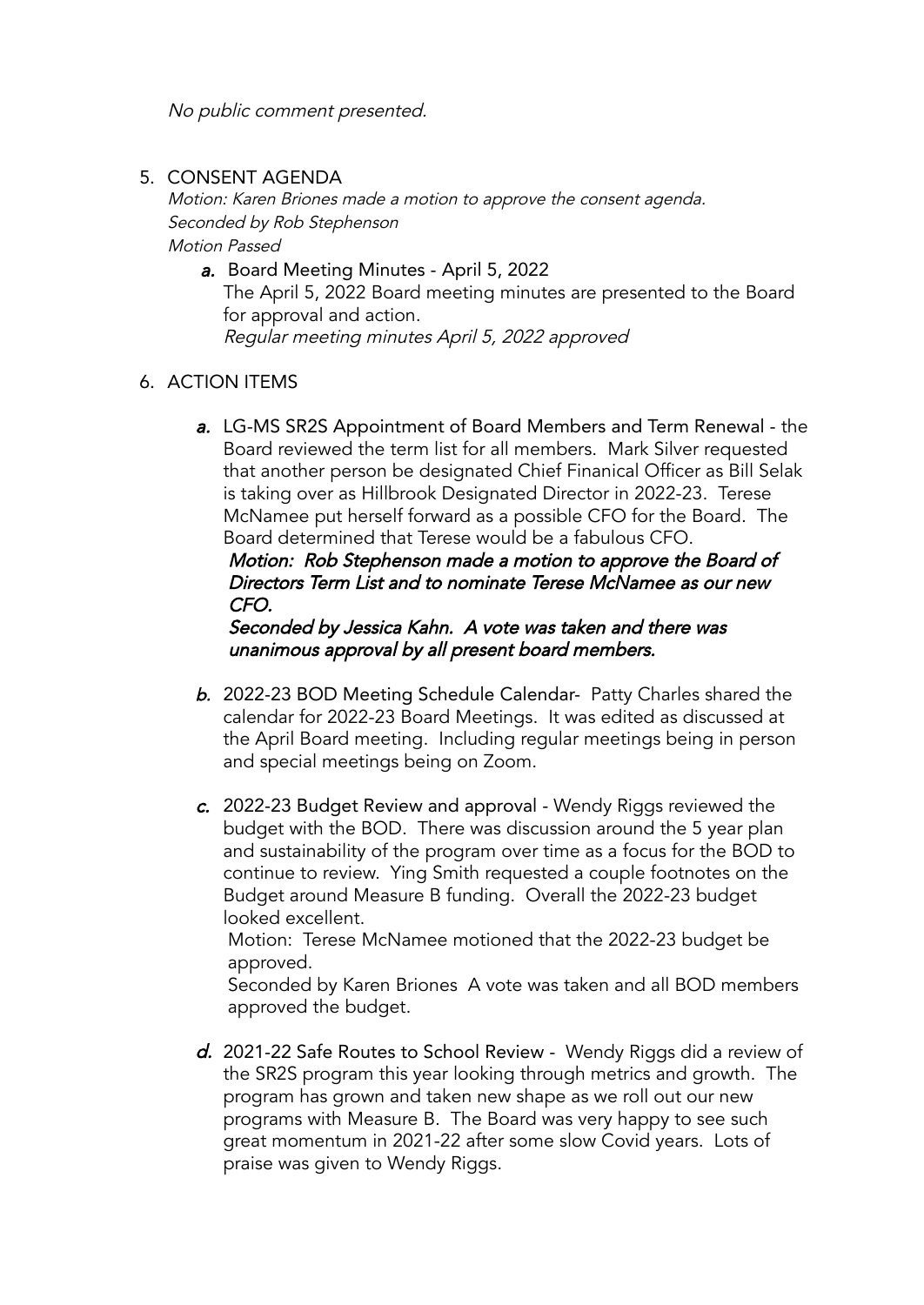## 7. Reports

- a. Board of Directors
	- i. President no update
	- ii. Chief Financial Officer- no update
	- iii. Board of Directors no additional update
- b. Police Department Liaison Justin Millroy discussed a few items the Police Department is addressing. One area is the misuse of electric bikes. the PD is focused on working with the public.
- c. Directors of Parks and Public Works Los Gatos - Ying Smith updated on Los Gatos initiatives City of Monte Sereno - Jessica Kahn discussed some Monte Sereno initiatives.
- d. SR2S Coordinator Wendy presented the BOD with the most recent calendar for 2022-23. It was very impressive.
- e. Executive Director Patty Charles thanked Wendy Riggs for all of her hard work in her first year at Safe Routes to School and presented her with flowers and a thank you card from the BOD.
- f. LGHS Representative Alex Chapman provided a brief update on the high school and year end activities. It was noted that the superintendent is leaving at the end of the school year.
- g. LGUSD Representative Terese McNamee noted that there is going to be construction at all school sites from now through the summer that may affect the traffic flow at the various sites.

## Meeting adjourned at 4:56

# **8.** FUTURE MEETING DATES

Regular Meetings

August 9, 2022 - 3:30pm - 5:00pm - Board of Directors Regular Meeting - in person tbd October 11, 2022- 3:30-5:00pm- Board of Directors Regular Meeting - in person tbd February 7, 2023 - 3:30pm- 5:00pm Board of Directors Regular Meeting - in person TBD May 9, 2023 - 3:30-5:00pm Board of Directors Regular Meeting - in person TBD

## Special Meetings

June 14, 2022 - 3:30 - 5:00pm - Board of Directors Special Meeting - Zoom September 6, 2022- 3:30 - 5:00pm - Board of Directors Special Meeting - Zoom November 8, 2022 - 3:30-5:00pm - Board of Directors Special Meeting - Zoom January 10, 2023 - 3:30-5:00pm - Board of Directors Special Meeting - Zoom March 7, 2023 - 3:30-5:00pm - Board of Directors Special Meeting - Zoom